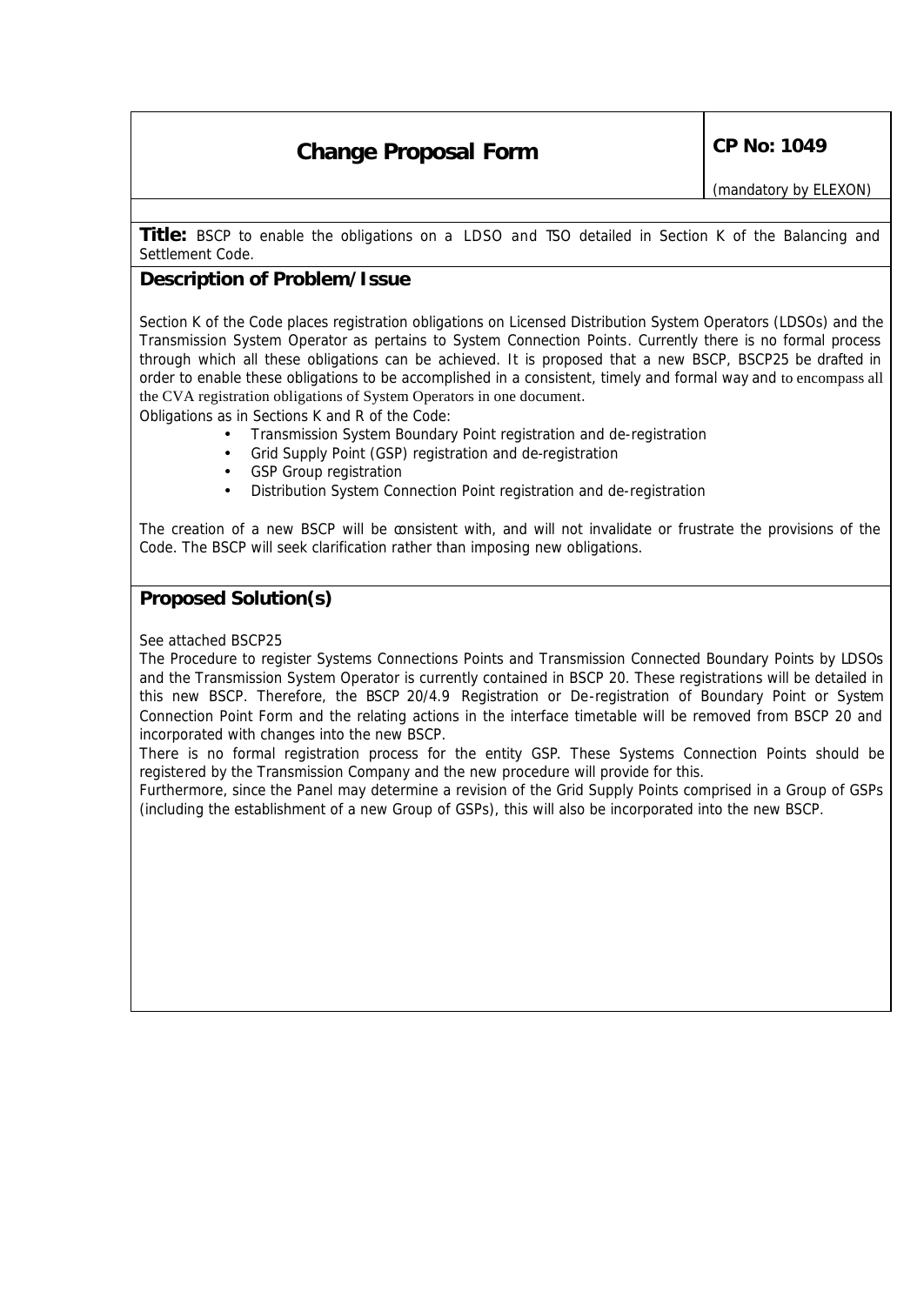# **Change Proposal Form** CP No: 1049

*(mandatory by ELEXON)*

## **Justification for Change**

The change would enable Systems Operators (both LDSOs and Transmission) to refer to one BSCP for all their CVA registration obligations in the Code. It would result in more accurate and consistent data being stored in Central Systems. It would ensure that the Panel determinations in relation to GSPs and GSP Groups form part of a formal registration procedure.

# **Configurable Items Potentially Affected by Proposed Solution(s)**

The Operational Service Manuals (OSMs) for the Central Registration Agent (CRA) and Central Data Collection Agent (CDCA) would need to be updated.

In addition several flows in the CDCA User Requirement Specification (URS) and CRA URS will require updating.

### **Impact on Core Industry Documents**

A Housekeeping Modification will be required to alter the refercne in the Code K1.3.3 from BSCP20 to BSCP25

BSCP 515 should be amended to refer to the new BSCP.

BSCP 20 should be amended if this CP is implemented. It will no longer contain the procedure for registering Systems Connection Points and Transmission System Boundary Points. BSCP 20 should also be amended to refer to the new BSCP.

BSCP 38 should be amended to contain the authorised signatory details for the BSCP in its appendix. **Related Changes and/or Projects** 

# **N/A**

### **Requested Implementation Date** *As soon as Possible*

**Reason:** The processes that will be contained within the new BSCP are already being used informally. However, it would be highly beneficial to formalise these procedures as soon a possible

# **Agreed Target Release/Implementation Date**

November 2004 because the BSCP has been drafted and there is no formal description of many of the procedures in it.